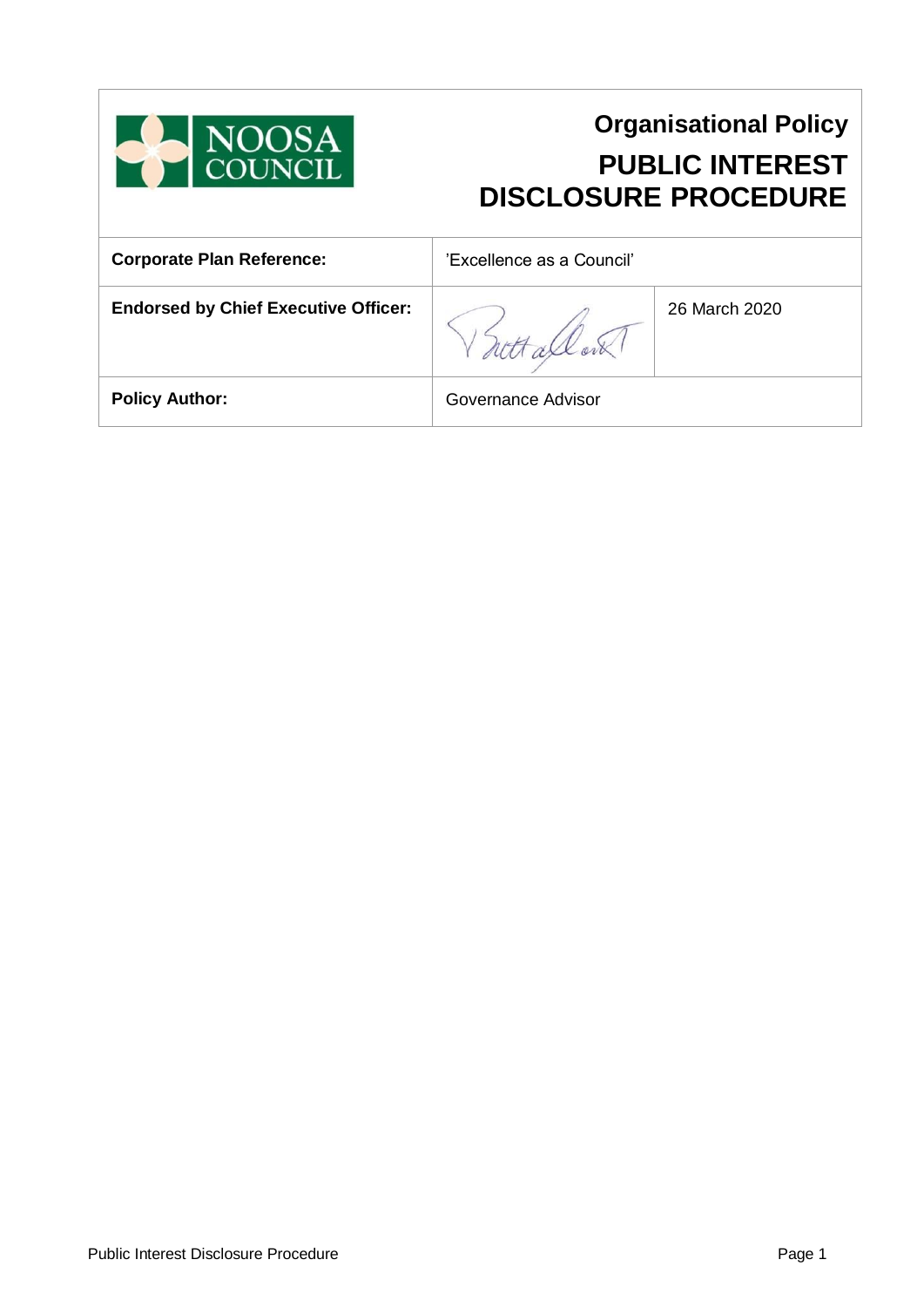# **TABLE OF CONTENTS**

| 2  |  |
|----|--|
| 3  |  |
| 4  |  |
| 5  |  |
| 6  |  |
| 7  |  |
| 8  |  |
| 9  |  |
| 10 |  |
| 11 |  |
| 12 |  |
| 13 |  |
| 14 |  |
| 15 |  |
| 16 |  |
| 17 |  |
| 18 |  |
| 19 |  |
| 20 |  |
| 21 |  |
| 22 |  |

| Version | Reason/Trigger | Change (Y/N) | <b>Endorsed/ Reviewed by</b>               | Date       |
|---------|----------------|--------------|--------------------------------------------|------------|
| 1.0     | <b>New</b>     |              | Chief Executive Officer                    | 12/03/15   |
| 2.0     | Review         |              | Chief Executive Officer                    | 18/08/2017 |
| 3.0     | Review         |              | Chief Executive Officer / QLD<br>Ombudsman | 01/03/2020 |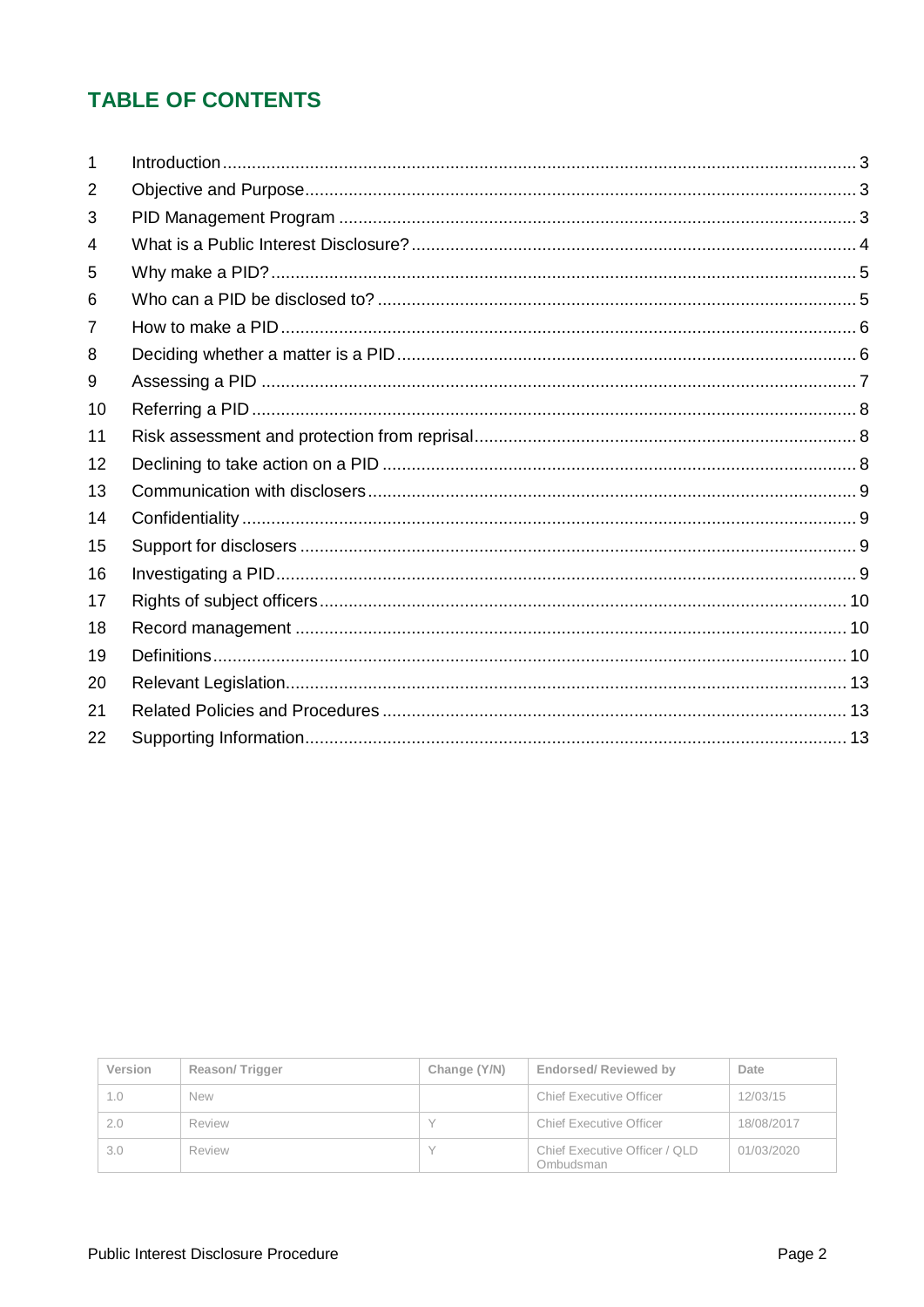# <span id="page-2-0"></span>**1 Introduction**

Noosa Council (Council) is committed to fostering an ethical, transparent culture. In pursuit of this, Council values the disclosure of information about suspected wrongdoing in the public sector so that it can be properly assessed and, if necessary, appropriately investigated. Council will provide support to an employee or others who make disclosures about matters in the public interest. This Procedure demonstrates this commitment, and ensures that practical and effective procedures are implemented which comply with the requirements of the *[Public Interest](https://www.legislation.qld.gov.au/view/html/inforce/current/act-2010-038)  [Disclosure Act 2010](https://www.legislation.qld.gov.au/view/html/inforce/current/act-2010-038)* (PID Act).

# <span id="page-2-1"></span>**2 Objective and Purpose**

By complying with the PID Act, Council will:

- promote the public interest by facilitating public interest disclosures (PIDs) of wrongdoing;
- ensure that PIDs are properly assessed and, where appropriate, properly investigated and dealt with;
- ensure appropriate consideration is given to the interests of persons who are the subject of a PID; and,
- ensure protection from reprisal is afforded to persons making PIDs.

As required under the PID Act, the Chief Executive Officer will implement procedures to ensure that:

- any person, Public Officer or Employee who makes a PID is given appropriate support;
- PIDs made to Council are properly assessed and, where appropriate, properly investigated and dealt with;
- appropriate action is taken in relation to any wrongdoing which is the subject of a PID;
- a management program for PIDs made to Council, consistent with the standards issued by the Queensland Ombudsman, is developed and implemented; and,
- public officers who make PIDs are offered protection from reprisal by Council or other public officers of Council.

Council's Public Interest Disclosure Procedure is available for public viewing at [www.noosa.qld.gov.au.](http://www.noosa.qld.gov.au/)The Public Interest Disclosure Procedure will be reviewed annually and updated as required to ensure it meets the requirements of the PID Act and the standards issued by the Queensland Ombudsman.

# <span id="page-2-2"></span>**3 PID Management Program**

The Chief Executive Officer has overall responsibility for ensuring that Council develops, implements and maintains a PID management program. Council's PID management program encompasses:

- commitment to encouraging the internal reporting of wrongdoing;
- senior management endorsement of the value to Council of PIDs and the proper management of PIDs;
- a communication strategy to raise awareness among employees about PIDs and Council's PID procedure;
- a training strategy to give employees access to training about how to make a PID, information on the support available to a discloser, and advice on how PIDs will be managed;
- specialist training and awareness about PIDs for senior management and other staff who may receive or manage PIDs, disclosers or workplace issues relating to PIDs;
- the appointment of a specialist officer/unit to be responsible for issues related to the management of PIDs;
- ensuring effective systems and procedures are in place so that issues and outcomes from PIDs inform improvements to service delivery, business processes and internal controls; and,
- regular review of the Public Interest Disclosure Procedure and evaluation of the effectiveness of the PID management program.

The Chief Executive Officer has designated the following roles and responsibilities for managing PIDs within Council:

| <b>Role</b>            | <b>Responsibilities</b>                                                                                                 | <b>Officer</b>                                |
|------------------------|-------------------------------------------------------------------------------------------------------------------------|-----------------------------------------------|
| <b>PID Coordinator</b> | Principal contact for PID issues within Council<br>п<br>Document and manage implementation of PID<br>management program | Diana Stewart<br>Ph: (07) 5329 6228<br>Email: |
|                        | Review and update PID procedure annually<br>Maintain and update internal records of PIDs<br>п                           | diana.stewart@noosa.gld.gov.au                |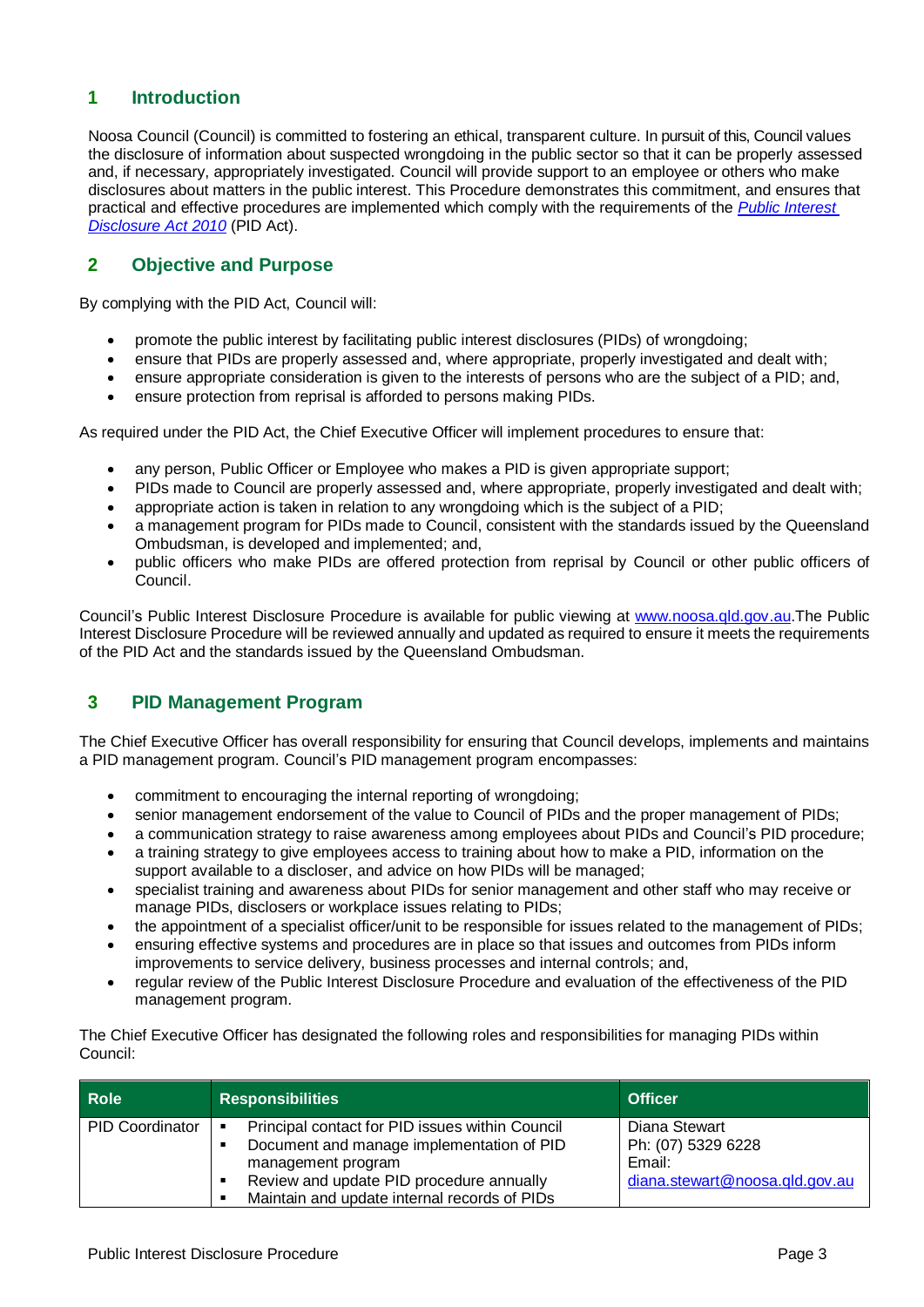|                             | received                                                                                              |                                                                 |
|-----------------------------|-------------------------------------------------------------------------------------------------------|-----------------------------------------------------------------|
|                             | Report data on PIDs to Queensland Ombudsman<br>٠                                                      |                                                                 |
|                             | Assess PIDs received<br>п                                                                             |                                                                 |
|                             | Provide acknowledgment of receipt of PID to<br>в                                                      |                                                                 |
|                             | discloser                                                                                             |                                                                 |
|                             | Undertake risk assessments in consultation with<br>п                                                  |                                                                 |
|                             | disclosers and other relevant officers<br>Liaise with other agencies about referral of PIDs<br>п      |                                                                 |
|                             | Allocate Investigator and Support Officer to PID<br>$\blacksquare$                                    |                                                                 |
|                             | matter                                                                                                |                                                                 |
| <b>PID Support</b>          | Provide advice and information to discloser on<br>$\blacksquare$                                      | <b>Cassie Phillips</b>                                          |
| Officer                     | Council's PID procedure, including protections and                                                    | Ph: (07) 5329 6575                                              |
|                             | confidentiality obligations                                                                           | Cassie.phillips@noosa.qld.gov.au                                |
|                             | Provide personal support and referral to other<br>$\blacksquare$                                      |                                                                 |
|                             | sources of advice or support as required                                                              | Note: other support staff may be                                |
|                             | Facilitate updates on progress of investigation,<br>٠<br>proactively contact discloser throughout PID | appointed to assist if required.                                |
|                             | management process                                                                                    |                                                                 |
| Investigator                | Conduct investigation of information in PID in<br>п                                                   | An appropriate internal or                                      |
|                             | accordance with terms of reference                                                                    | external investigator will be                                   |
|                             | Prepare report for delegated decision-maker<br>п                                                      | appointed for each PID                                          |
|                             |                                                                                                       | investigated depending upon the                                 |
|                             |                                                                                                       | type of disclosure and other                                    |
|                             |                                                                                                       | relevant considerations.                                        |
| Delegated<br>decision-maker | Review investigation report and determine whether<br>$\blacksquare$                                   | An appropriate decision-maker<br>will be appointed for each PID |
|                             | alleged wrongdoing is substantiated                                                                   | investigated.                                                   |
| Management                  | Monitor the workplace for any reprisals against a<br>$\blacksquare$                                   | Management positions, where                                     |
|                             | discloser or subject officer and report such instances                                                | applicable.                                                     |
|                             | to the PID coordinator.                                                                               |                                                                 |
|                             | Not behave in a manner that causes, or attempts to<br>п                                               |                                                                 |
|                             | conspire to cause, detriment to another person                                                        |                                                                 |
|                             | because they have made or may make a PID.                                                             |                                                                 |
|                             | Promote the importance of this procedure and<br>٠                                                     |                                                                 |
|                             | reporting of wrongdoing within Council.                                                               |                                                                 |
|                             | Ensure staff are aware of their rights and<br>п                                                       |                                                                 |
|                             | responsibilities under the PID Act.                                                                   |                                                                 |
| All Council<br>Employees    | Ensure they are familiar with this Procedure and<br>associated Policy.                                | All Council employees                                           |
|                             | Report reprisals.<br>٠                                                                                |                                                                 |
|                             | Ensure that any PID made is based on honest belief<br>٠                                               |                                                                 |
|                             | and reasonable grounds.                                                                               |                                                                 |
|                             | Aware of appropriate support processes in place for<br>٠<br>disclosers and subject officers.          |                                                                 |
|                             |                                                                                                       |                                                                 |
|                             |                                                                                                       |                                                                 |

# <span id="page-3-0"></span>**4 What is a Public Interest Disclosure?**

Under the PID Act, any person can make a disclosure about a:

- substantial and specific danger to the health or safety of a person with a disability;
- the commission of an offence, or contravention of a condition imposed under a provision of legislation mentioned in Schedule 2 of the PID Act, if the offence or contravention would be a substantial and specific danger to the environment;
- reprisal because of a belief that a person has made, or intends to make a disclosure.

In addition, Public Officers can make a disclosure about the following public interest matters:

- corrupt conduct
- maladministration that adversely affects a person's interests in a substantial and specific way
- a substantial misuse of public resources
- a substantial and specific danger to public health or safety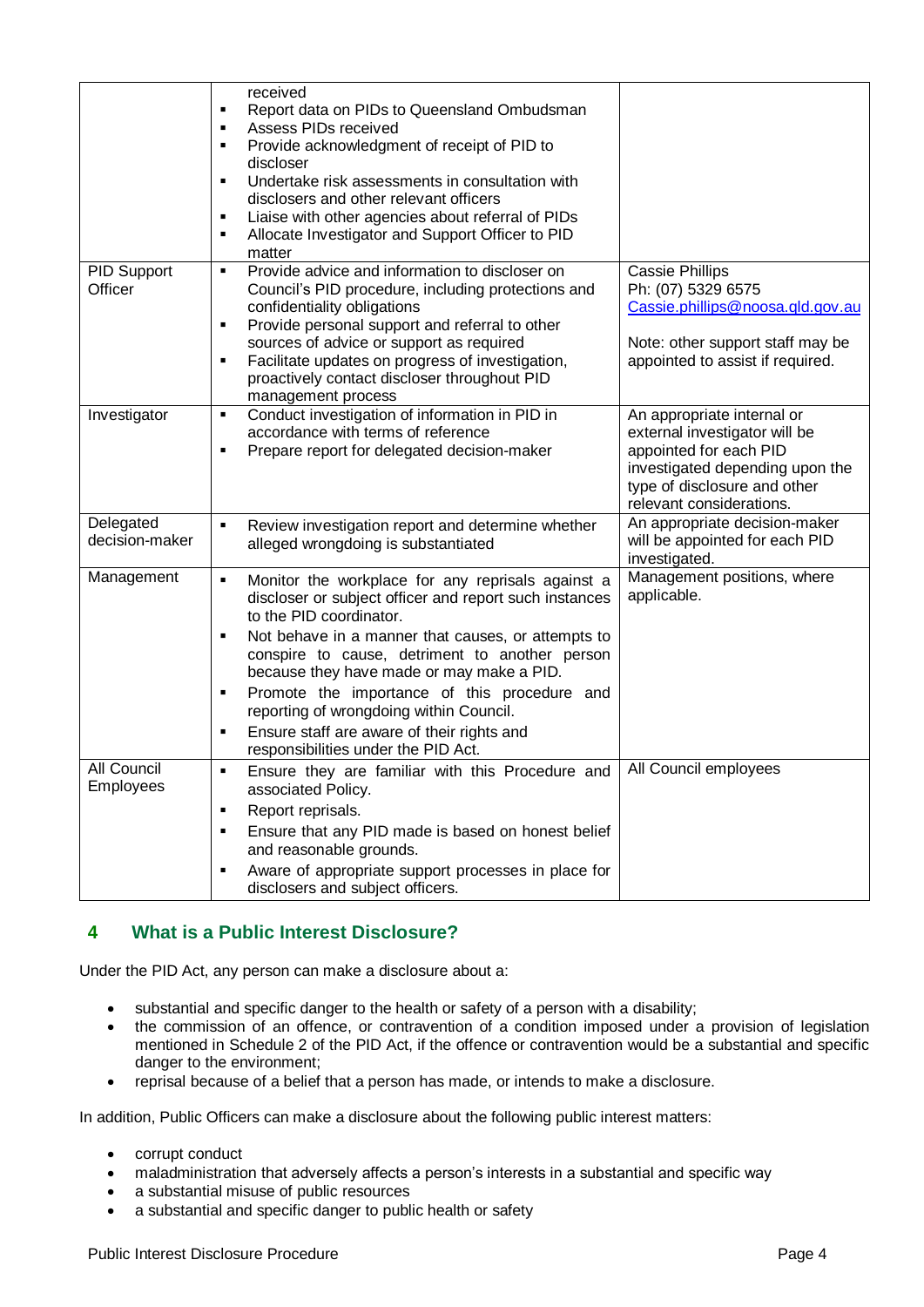substantial and specific danger to the environment.

A discloser can have either a 'reasonable belief' that wrongdoing has occurred, or provide evidence which tends to show the wrongdoing has occurred.

A disclosure amounts to a PID and is covered by the PID Act even if the:

- discloser reports the information as part of their duties such as an auditor reporting a fraud or an occupational health and safety officer reporting a safety breach
- disclosure is made anonymously the discloser is not required to give their name or any identifying information
- discloser has not identified the material as a PID it is up to the PID Coordinator to assess information received and decide if it is a PID
- disclosure is unsubstantiated following investigation the discloser is protected when the information they provide is assessed as a PID, whether or not it is subsequently investigated or found to be substantiated.

# <span id="page-4-0"></span>**5 Why make a PID?**

Any person who is prepared to speak up about public sector misconduct, wastage of public funds, suspected unlawful activity or danger to health, safety or the environment can be the most important sources of information to identify and address problems in public sector administration. Council supports the disclosure of information about wrongdoing because:

- implementing systems for reporting and dealing with wrongdoing contributes to the integrity of Council;
- the outcomes of PIDs can include improvements to systems that prevent fraud and other economic loss to Council; and,
- the community's trust in public administration is strengthened by having strong processes in place for reporting wrongdoing.

When making a PID the discloser receives the protections provided under the PID Act, including:

- *confidentiality* the discloser's name and other identifying information will be protected to the extent possible;
- *protection against reprisal* the discloser is protected from unfair treatment by Council, Subject Officers and employees of Council as a result of making the PID;
- *immunity from liability* the discloser cannot be prosecuted for disclosing the information but is not exempt from action if they have engaged in wrongdoing;
- *protection from defamation* the discloser has a defence against an accusation of defamation by any subject officer.

# <span id="page-4-1"></span>**6 Who can a PID be disclosed to?**

A PID must be made to a 'proper authority', such as Noosa Council, or other public sector entities.

Disclosers are encouraged to make a disclosure to an appropriate officer of Council first. If the matter is not resolved, or the discloser is concerned about confidentiality, the disclosure may be made to another appropriate agency.

| <b>Who to contact within Council</b>                                                                                                                                        | <b>Other agencies that can receive PIDs</b>                                                                                                            |
|-----------------------------------------------------------------------------------------------------------------------------------------------------------------------------|--------------------------------------------------------------------------------------------------------------------------------------------------------|
| Any person (including employees) can make a<br>disclosure to:                                                                                                               | Disclosures can be made to an agency that has a<br>responsibility for investigating the information<br>disclosed:                                      |
| any person in a supervisory or management<br>position;<br>• the Governance Department;<br>the Governance Advisor;<br>$\bullet$<br>the Chief Executive Officer.<br>$\bullet$ | • Crime and Corruption Commission (CCC) for<br>disclosures about corrupt conduct including<br>reprisal<br>• Queensland Ombudsman for disclosures about |
| To make a disclosure, please contact:                                                                                                                                       | maladministration<br>• Queensland Audit Office for disclosures about a<br>substantial misuse of resources                                              |
| Governance Branch<br>Email: governance@noosa.gld.gov.au                                                                                                                     | Department of Child Safety, Youth and Women for<br>disclosures about danger to the health and safety<br>of a child or young person with a disability   |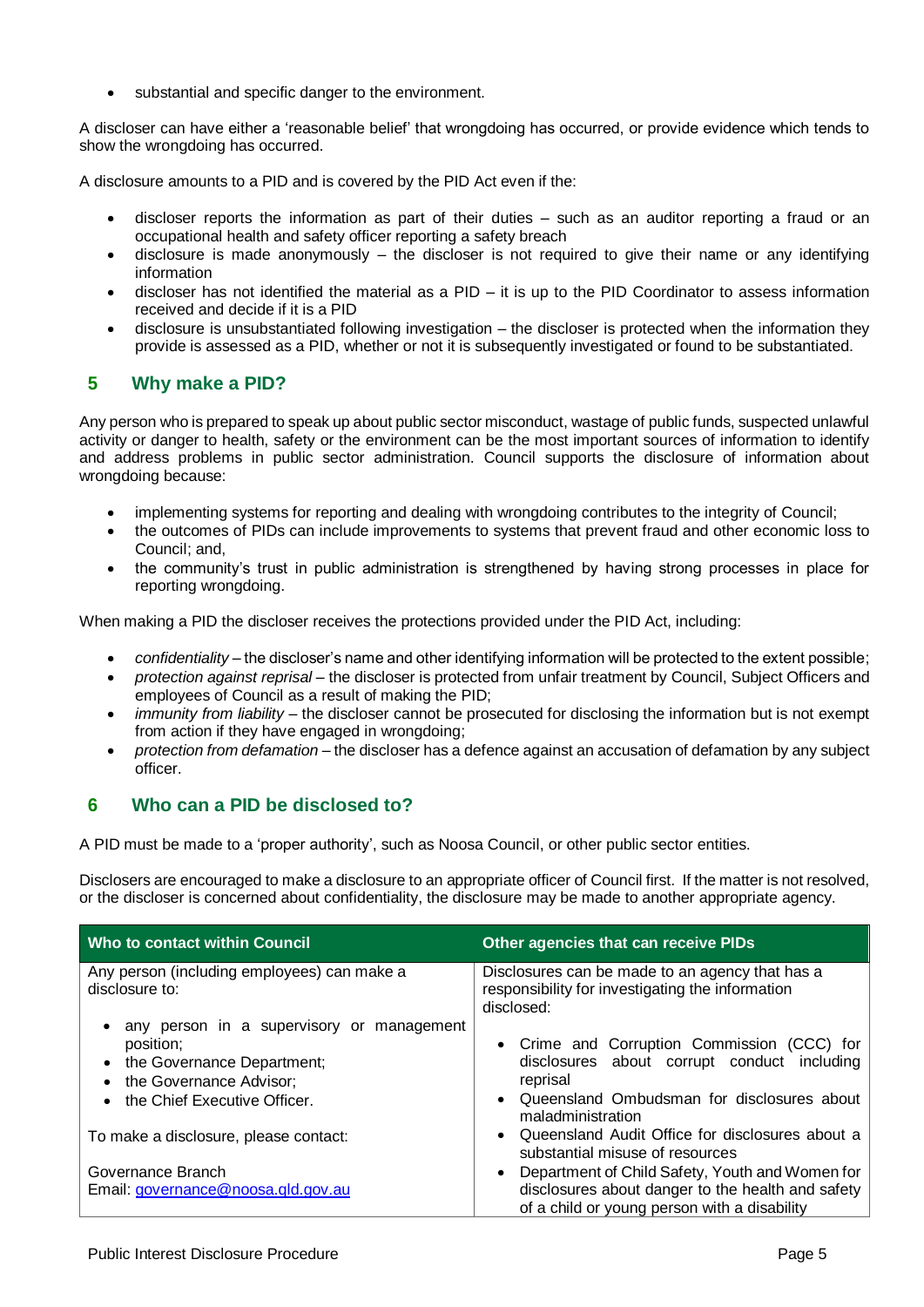| Or alternatively:                     | • Department of Communities, Disability Services      |
|---------------------------------------|-------------------------------------------------------|
|                                       | and Seniors for disclosures about danger to the       |
| Diana Stewart                         | health and safety of a person with a disability       |
|                                       |                                                       |
| Governance Advisor                    | • Office of the Public Guardian for disclosures about |
| Governance Branch                     | danger to the health and safety of a person with a    |
|                                       |                                                       |
| Ph: (07) 5329 6228                    | disability                                            |
| Email: diana.stewart@noosa.gld.gov.au | Department of Environment and<br>Science              |
|                                       | disclosures about danger to the environment           |
|                                       |                                                       |
|                                       | • A Member of the Legislative Assembly (MP) for       |
|                                       | any wrongdoing or danger                              |
|                                       | The Chief Judicial Officer of a court or tribunal in  |
|                                       |                                                       |
|                                       | relation to a disclosure about wrongdoing by a        |
|                                       | judicial officer.                                     |
|                                       |                                                       |

A disclosure can also be made to a journalist if the following conditions have been met:

- a valid PID was initially made to a proper authority, and
- the proper authority:
	- o decided not to investigate or deal with the disclosure, or
	- o investigated the disclosure but did not recommend taking any action, or
	- $\circ$  failed to notify the discloser within six months of making the disclosure whether or not the disclosure was to be investigated or otherwise dealt with.

A person who makes a disclosure to a journalist in these circumstances is protected under the PID Act. However, disclosers should be aware that journalists are not bound under the confidentiality provisions of section 65 of the PID Act.

# <span id="page-5-0"></span>**7 How to make a PID**

A discloser can make a PID in any way, including anonymously, either verbally or in writing. To assist in the assessment, and any subsequent investigation of a PID, disclosers are requested to:

- provide contact details (this could be an email address that is created for the purpose of making the disclosure or a telephone number)
- provide as much information as possible about the suspected wrongdoing, including:
	- o who was involved
		- o what happened
		- o when it happened
		- o where it happened
		- o whether there were any witnesses, and if so who they are
		- o any evidence that supports the PID, and where the evidence is located
		- o any further information that could help investigate the PID
- provide this information in writing.

All PIDs referred to Council will be appropriately assessed. If a person is aware of any activity or incident that they consider is wrongdoing or would impact adversely on the operation of the organisation, they are encouraged to speak up and let an appropriate person know.

#### <span id="page-5-1"></span>**8 Deciding whether a matter is a PID**

If there is any doubt as to whether a matter is a PID, further information may be obtained to inform the decision. If doubt still remains, the matter will be considered and managed as a PID.

Mere disagreements over policy do not meet the threshold for a PID under the PID Act.

It is an offence under the PID Act to intentionally give false or misleading information intending it be acted on as a PID. Employees may be subject to disciplinary action for intentionally giving false or misleading information in a PID, or during an investigation into a PID.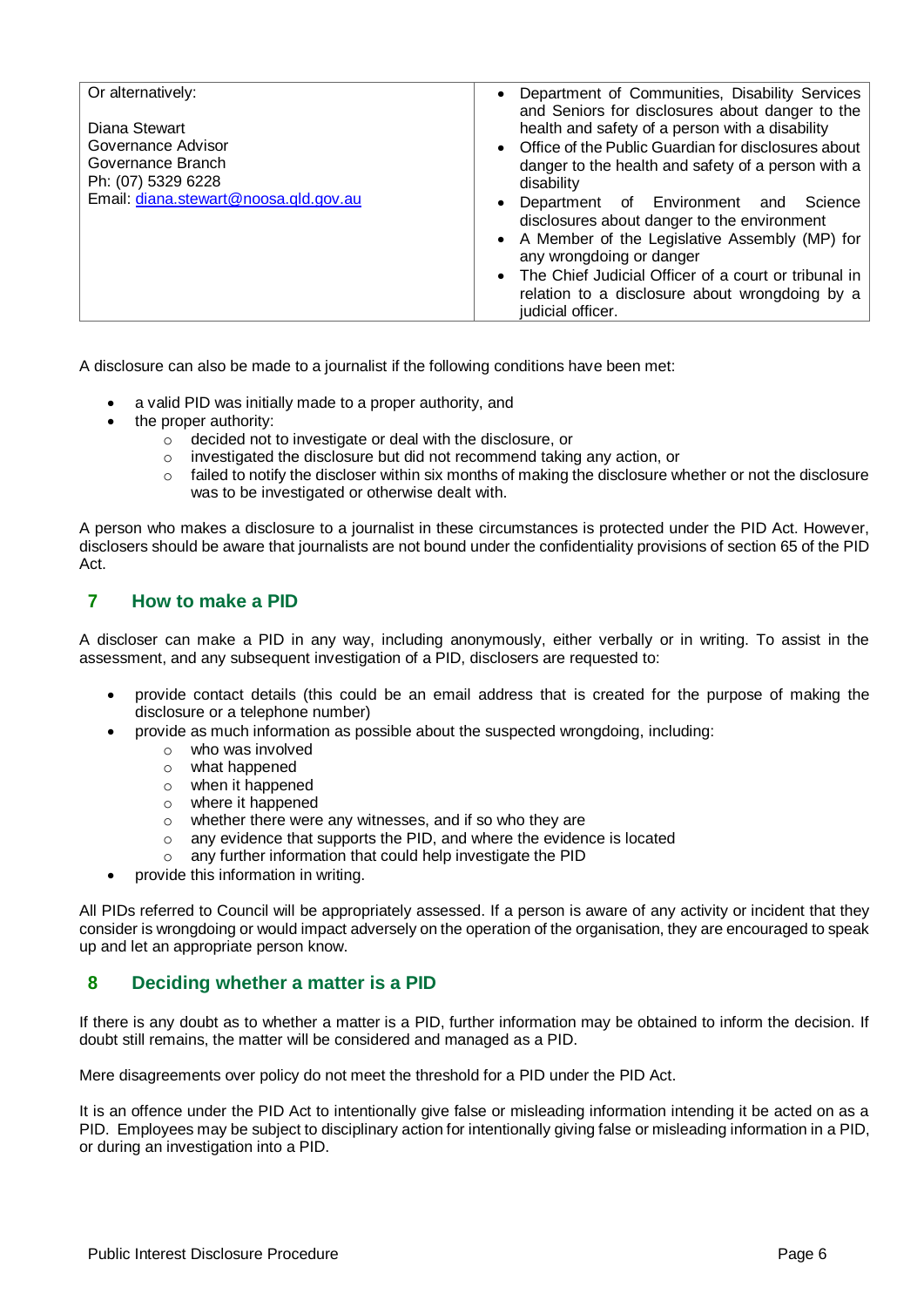Where a discloser states they are making a PID, but it is assessed that the matter is not a PID, Council will advise the discloser:

- that their information has been received, was assessed and does not meet the requirements of a PID;
- the reasons for the decision;
- the review rights available if the discloser is dissatisfied with the decision and how to request review;
- any action Council proposes to take in relation to the matter; and,
- any other options the discloser has in relation to the matter.

# <span id="page-6-0"></span>**9 Assessing a PID**

The disclosure will be assessed in accordance with the PID Act, the PID standards, Council's Public Interest Disclosure Procedure and any other relevant procedure(s).

For a disclosure to be considered an appropriate disclosure covered by these procedures and the PID Act, the disclosure must be assessed by the PID Coordinator and satisfy the subjective or objective test. The disclosure must satisfy the subjective test unless the discloser's motives are in doubt or the discloser is unaware they have made a disclosure in which case the objective test applies.

#### **Subjective Test**

The subjective test takes into account:

- 1. The honest belief of the discloser; and<br>2. Whether that belief is reasonable.
- Whether that belief is reasonable.

If the discloser honestly believes on reasonable grounds that the information provided in the disclosure tends to show the conduct alleged, then the disclosure is an appropriate disclosure. The discloser must be appropriately protected when making a disclosure even if the information contained in the disclosure is proven incorrect or unsubstantiated.

#### **Objective Test**

This test applies where a discloser's motives are in doubt or where the discloser does not know that the information they have provided is a PID.

If the information tends to demonstrate probable conduct covered by the PID Act, regardless of the discloser's beliefs, it is considered an appropriate disclosure. The objective test only takes into account the quality and credibility of the information received.

If a disclosure is not determined to be a PID matter, it may still be important and referred to one of Council's other appropriate complaints processes or senior management for action.

Once the matter has been assessed as a PID, Council will advise the discloser:

- that their information has been received and assessed as a PID;
- the action to be taken by Council in relation to the disclosure, which could include referring the matter to an external agency, or conducting an investigation;
- the likely timeframe involved;
- the name and contact details of Council's Support Officer they can contact for updates or advice and support;
- of the discloser's obligations regarding confidentiality;
- the protections the discloser has under the PID Act;
- the commitment of Council to keep appropriate records and maintain confidentiality, except where permitted under the PID Act;
- how updates regarding intended actions and outcomes will be provided to the discloser; and,
- contact details for Council's Employee Assistance Program.

If the PID has been made anonymously and the discloser has not provided any contact details, Council will not be able to acknowledge the PID or provide any updates.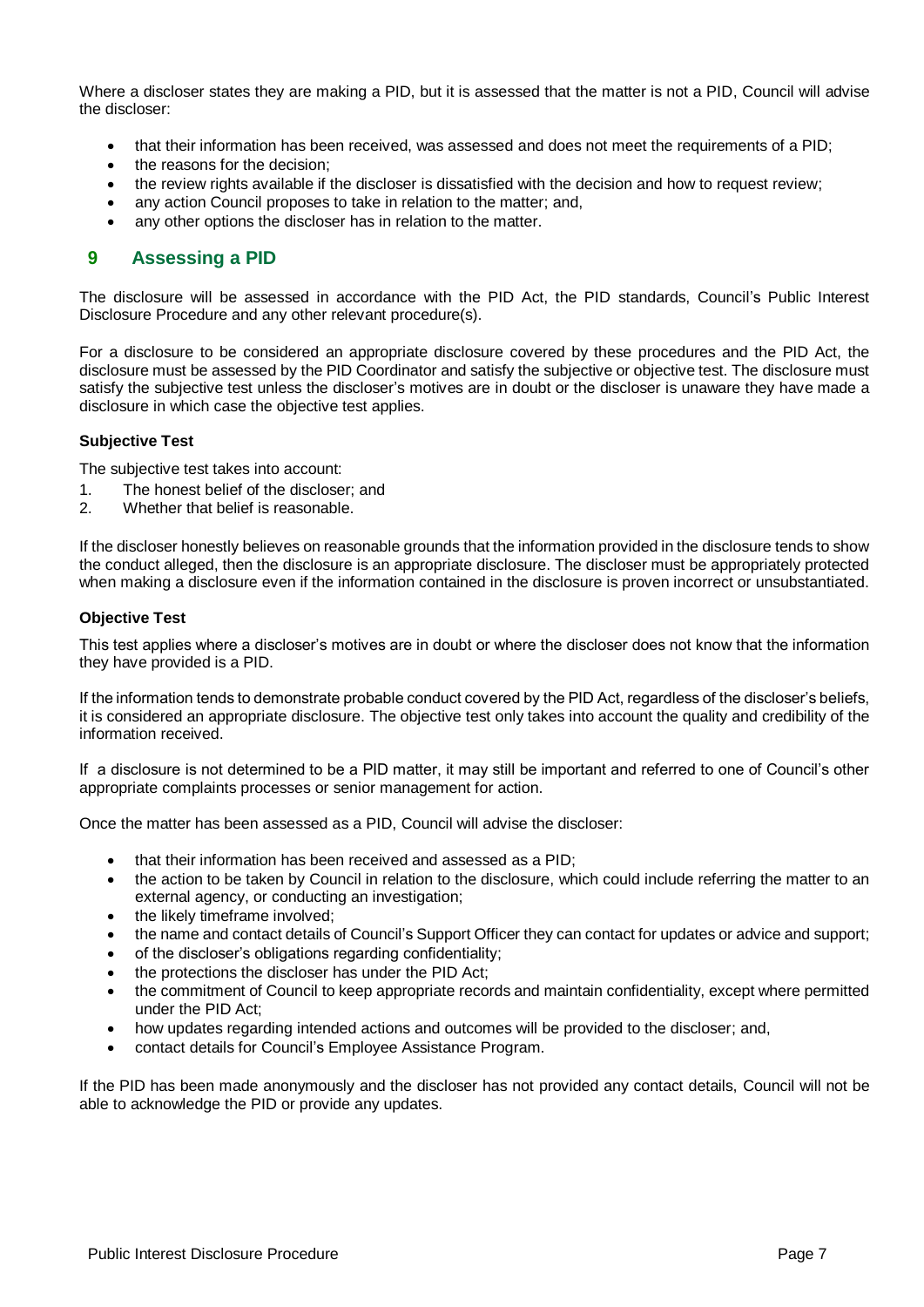# <span id="page-7-0"></span>**10 Referring a PID**

If Council decides there is another proper authority that is better able to deal with the PID, the PID may be referred to that agency. This may be because:

- the PID concerns wrongdoing by that agency or an employee of that agency
- that agency has the power to investigate or remedy the matter.

Before referring the PID to another agency, Council will conduct a risk assessment, and will not proceed with the referral if there is an unacceptable risk of reprisal.

It may also be necessary to refer the PID to another agency because of a legislative obligation, for example, refer a matter to the Crime and Corruption Commission where there is a reasonable suspicion that the matter involves or may involve corrupt conduct (as required by section 38 of the *[Crime and Corruption Act 2001](https://www.legislation.qld.gov.au/view/html/inforce/current/act-2001-069)*).

The confidentiality obligations of the PID Act permit appropriate officers of Council to communicate with another agency about the referral of a PID. Officers will exercise discretion in their contacts with any other agency.

The discloser will be advised of the action taken by Council.

#### <span id="page-7-1"></span>**11 Risk assessment and protection from reprisal**

Disclosers should not suffer any form of detriment as a result of making a PID. Upon receiving a PID, Council will conduct a risk assessment to assess the likelihood of the discloser (or witnesses or affected third parties) suffering reprisal action as a result of having made the disclosure. This assessment will take into account the actual and reasonably perceived risk of the discloser (or witnesses or affected third parties) suffering detriment, and will include consultation with the discloser.

A risk assessment will be undertaken if the discloser is anonymous on the basis of information available in the PID. The risk assessment will also take into account the risk to persons who may be suspected of making the PID.

Consistent with the assessed level of risk, Council will develop and implement a risk management plan and arrange any reasonably necessary support or protection for the discloser (or witnesses or affected third parties).

Council will regularly reassess the risk of reprisal while the PID is being managed, in consultation with the discloser, and review the risk management plan if required.

In the event of reprisal action being alleged or suspected, Council will:

- attend to the safety of the discloser (or witnesses or affected third parties) as a matter of priority;
- review its risk assessment, risk management plan and any protective measures needed to mitigate any further risk of reprisal; and,
- manage any allegation of a reprisal as a PID in its own right.

#### <span id="page-7-2"></span>**12 Declining to take action on a PID**

Under the PID Act, Council may decide not to investigate or deal with a PID in various circumstances, including:

- the information disclosed has already been investigated or dealt with by another process
- the information disclosed should be dealt with by another process
- the age of the information makes it impractical to investigate
- the information disclosed is too trivial and dealing with it would substantially and unreasonably divert Council from the performance of its functions
- another agency with jurisdiction to investigate the information has informed Council that an investigation is not warranted.

If a decision is made not to investigate or deal with a PID, Council will give the discloser written reasons for that decision.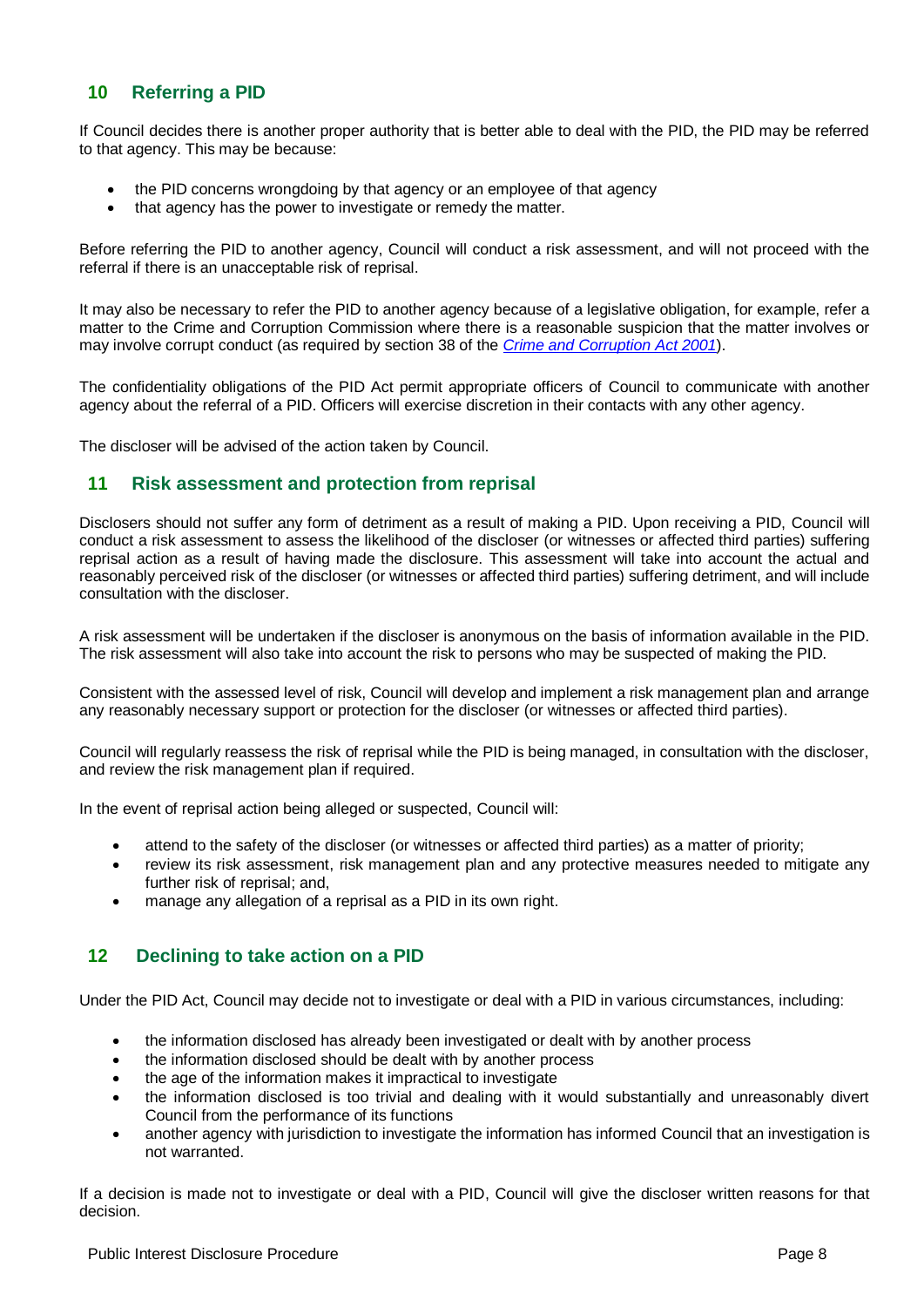If the discloser is dissatisfied with the decision they can request a review by writing to Council's Chief Executive Officer within 28 days of receiving the written reasons for decision.

## <span id="page-8-0"></span>**13 Communication with disclosers**

Under the PID Act, Council must give reasonable information to a discloser.

Council will acknowledge receipt of the PID in writing as soon as practicable. The discloser will be provided with information that meets the requirements of the PID Act and the standards issued by the Queensland Ombudsman, including:

- the action that will be taken in response to the PID
- the protections under the PID Act
- confidentiality obligations of the discloser and Council
- support arrangements.

Council will maintain contact with the discloser and provide regular updates during the management of the PID.

In accordance with the PID Act, after finalising action in response to the PID, Council will advise the discloser in writing of the action taken and the results of the action.

# <span id="page-8-1"></span>**14 Confidentiality**

While Council will make every attempt to protect confidentiality, a discloser's identity may need to be disclosed to:

- provide natural justice to subject officers
- respond to a court order, legal directive or court proceedings.

Council will ensure that communication with all parties involved will be arranged discreetly to avoid identifying the discloser wherever possible.

Disclosers should be aware that while Council will make every attempt to keep their details confidential, it cannot guarantee that others will not try to deduce their identity.

# <span id="page-8-2"></span>**15 Support for disclosers**

Council recognises that providing appropriate support to a discloser is an important feature of effective PID management.

An assessment will be undertaken to identify the support needs of the discloser. Where appropriate, a PID Support Officer will be assigned to the discloser. The PID Support Officer will assist the discloser to access information about PIDs, protections available under the PID Act and the PID management process. The PID Support Officer will proactively contact the discloser to offer support.

Information and support will be provided to the discloser until the matter is finalised.

Making a PID does not prevent reasonable management action. That means that the discloser will continue to be managed in accordance with normal, fair and reasonable management practices during and after the handling of the PID.

# <span id="page-8-3"></span>**16 Investigating a PID**

If a decision is made to investigate a PID, this will be done with consideration for the:

- principles of natural justice
- obligation under the PID Act to protect confidential information
- obligation under the PID Act to protect officers from reprisal
- interests of subject officers.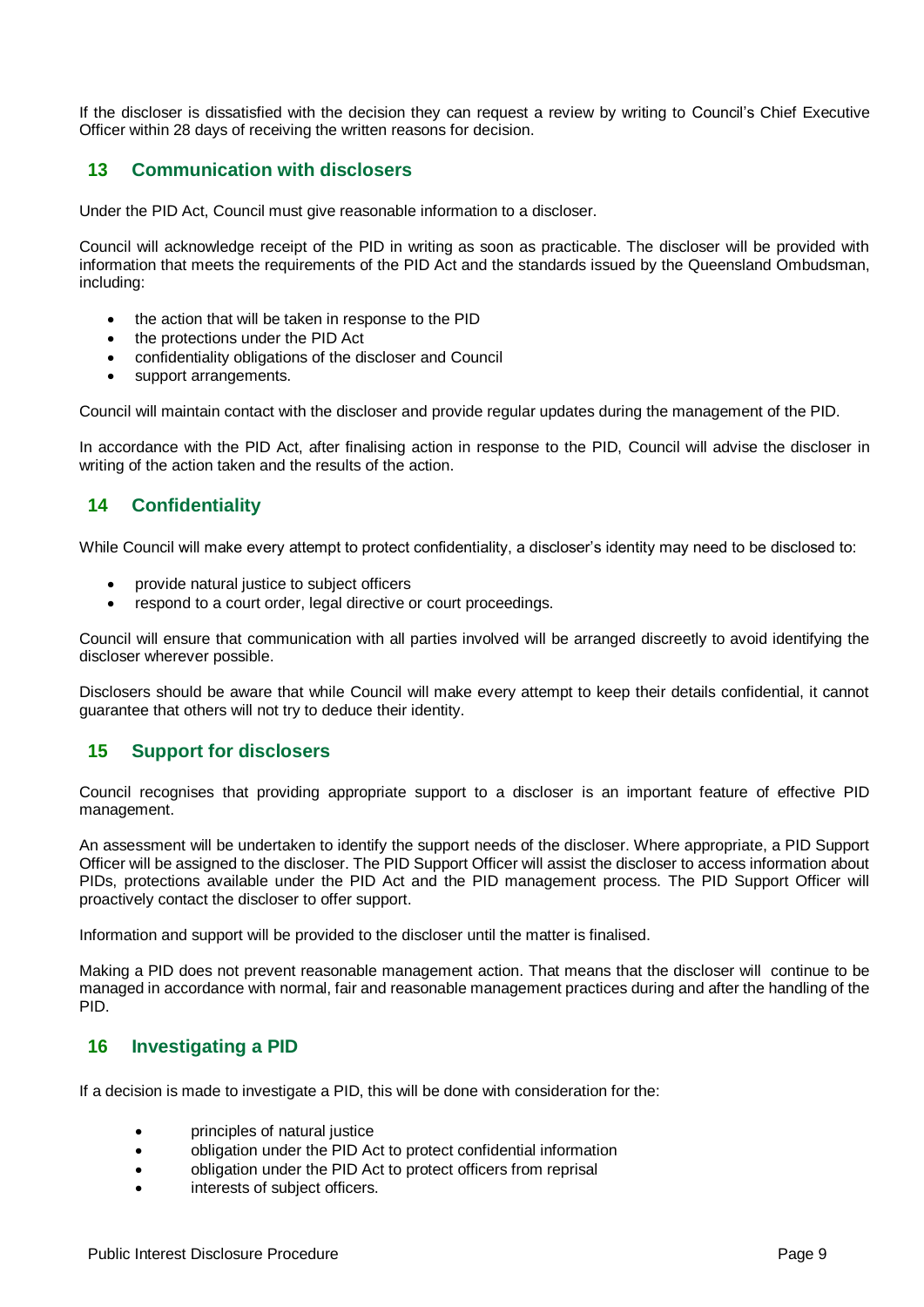If as a result of investigation, the information about wrongdoing provided in the PID is substantiated, appropriate action will be taken.

Where the investigation does not substantiate wrongdoing, Council will review systems, policies and procedures to identify whether there are improvements that can be made and consider if staff training is required.

# <span id="page-9-0"></span>**17 Rights of subject officers**

Council acknowledges that for officers who are the subject of a PID the experience may be stressful. Council will protect their rights by:

- assuring them that the PID will be dealt with impartially, fairly and reasonably in accordance with the principles of natural justice;
- confirming that the PID is an allegation only until information or evidence obtained through an investigation substantiates the allegation;
- providing them with information about their rights and the progress and outcome of any investigation; and,
- referring them to the Employee Assistance Program for support.

Information and support will be provided to a subject officer until the matter is finalised.

# <span id="page-9-1"></span>**18 Record management**

In accordance with its obligations under the PID Act and the *[Public Records Act 2002](https://www.legislation.qld.gov.au/view/html/inforce/current/act-2002-011)*, Council will ensure that:

- accurate data is collected about the receipt and management of PIDs
- anonymised data is reported to the Office of the Queensland Ombudsman in their role as the oversight agency, through the PID reporting database.

Records about disclosures, investigations, and related decisions will be kept secure and accessible only to appropriately authorised people involved in the management of the PID.

# <span id="page-9-2"></span>**19 Definitions**

The following terms are used in this Procedure.

| <b>Term</b>           | <b>Definition</b>                                                                                                                    |
|-----------------------|--------------------------------------------------------------------------------------------------------------------------------------|
| Administrative action | (a) means any action about a matter of administration, including, for example:<br>(i) a decision and an act; and                     |
|                       | (ii) a failure to make a decision or do an act, including a failure to provide a written<br>statement of reasons for a decision; and |
|                       | (iii) the formulation of a proposal or intention; and                                                                                |
|                       | (iv) the making of a recommendation, including a recommendation made to a Minister;<br>and                                           |
|                       | (v) an action taken because of a recommendation made to a Minister; and                                                              |
|                       | (b) does not include an operational action of a police officer or of an officer of the                                               |
|                       | Crime and Corruption Commission.                                                                                                     |
| Confidential          | $(a)$ includes $-$                                                                                                                   |
| information           | (i) information about the identity, occupation, residential or work address or                                                       |
|                       | whereabouts of a person -                                                                                                            |
|                       | (A) who makes a public interest disclosure; or                                                                                       |
|                       | (B) against whom a public interest disclosure has been made; and                                                                     |
|                       | (ii) information disclosed by a public interest disclosure; and                                                                      |
|                       | (iii) information about an individual's personal affairs; and                                                                        |
|                       | (iv) information that, if disclosed, may cause detriment to a person; and                                                            |
|                       | (b) does not include information publicly disclosed in a public interest disclosure made                                             |
|                       | to a court, tribunal or other entity that may receive evidence under oath, unless further                                            |
|                       | disclosure of the information is prohibited by law.                                                                                  |
| Corrupt conduct       | As defined in section 15 of the Crime and Corruption Act 2001                                                                        |
|                       |                                                                                                                                      |
|                       | (1) <b>Corrupt conduct</b> means conduct of a person, regardless of whether the person                                               |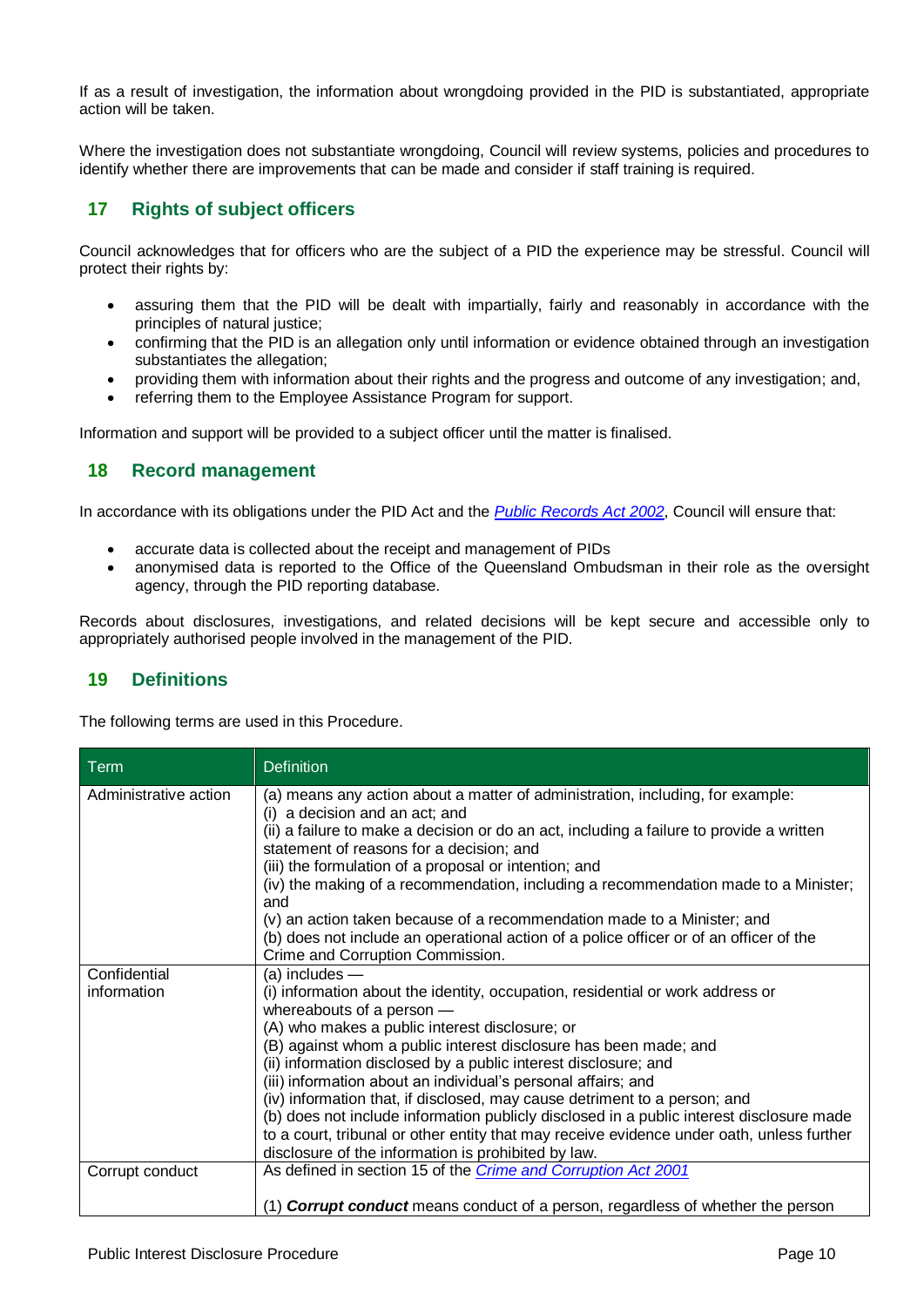|                   | holds or held an appointment, that-<br>(a) adversely affects, or could adversely affect, directly or indirectly, the performance of<br>functions or the exercise of powers of-<br>(i) a unit of public administration; or<br>(ii) a person holding an appointment; and<br>(b) results, or could result, directly or indirectly, in the performance of functions or the<br>exercise of powers mentioned in paragraph (a) in a way that-<br>(i) is not honest or is not impartial; or<br>(ii) involves a breach of the trust placed in a person holding an appointment,<br>either knowingly or recklessly; or<br>(iii) involves a misuse of information or material acquired in or in connection<br>with the performance of functions or the exercise of powers of a person holding an<br>appointment; and<br>(c) would, if proved, be-<br>(i) a criminal offence; or<br>(ii) a disciplinary breach providing reasonable grounds for terminating the<br>person's services, if the person is or were the holder of an appointment.<br>(2) <b>Corrupt conduct</b> also means conduct of a person, regardless of whether the<br>person holds or held an appointment, that-<br>(a) impairs, or could impair, public confidence in public administration; and<br>(b) involves, or could involve, any of the following-<br>(i) collusive tendering;<br>(ii) fraud relating to an application for a licence, permit or other authority<br>under an Act with a purpose or object of any of the following (however described)—<br>(A) protecting health or safety of persons;<br>(B) protecting the environment;<br>(C) protecting or managing the use of the State's natural,<br>cultural, mining or energy resources;<br>(iii) dishonestly obtaining, or helping someone to dishonestly obtain, a<br>benefit from the payment or application of public funds or the disposition of<br>State assets;<br>(iv) evading a State tax, levy or duty or otherwise fraudulently causing a loss of<br>State revenue;<br>(v) fraudulently obtaining or retaining an appointment; and<br>(c) would, if proved, be-<br>(i) a criminal offence; or<br>(ii) a disciplinary breach providing reasonable grounds for terminating the |
|-------------------|-------------------------------------------------------------------------------------------------------------------------------------------------------------------------------------------------------------------------------------------------------------------------------------------------------------------------------------------------------------------------------------------------------------------------------------------------------------------------------------------------------------------------------------------------------------------------------------------------------------------------------------------------------------------------------------------------------------------------------------------------------------------------------------------------------------------------------------------------------------------------------------------------------------------------------------------------------------------------------------------------------------------------------------------------------------------------------------------------------------------------------------------------------------------------------------------------------------------------------------------------------------------------------------------------------------------------------------------------------------------------------------------------------------------------------------------------------------------------------------------------------------------------------------------------------------------------------------------------------------------------------------------------------------------------------------------------------------------------------------------------------------------------------------------------------------------------------------------------------------------------------------------------------------------------------------------------------------------------------------------------------------------------------------------------------------------------------------------------------------------------------------------------------------------------------------------------------------|
|                   | person's services, if the person is or were the holder of an appointment.                                                                                                                                                                                                                                                                                                                                                                                                                                                                                                                                                                                                                                                                                                                                                                                                                                                                                                                                                                                                                                                                                                                                                                                                                                                                                                                                                                                                                                                                                                                                                                                                                                                                                                                                                                                                                                                                                                                                                                                                                                                                                                                                   |
| Detriment         | $Includes -$<br>(a) personal injury or prejudice to safety; and<br>(b) property damage or loss; and<br>(c) intimidation or harassment; and<br>(d) adverse discrimination, disadvantage or adverse treatment about career,<br>profession, employment, trade or business; and<br>(e) financial loss; and<br>(f) damage to reputation, including, for example, personal, professional or business<br>reputation.                                                                                                                                                                                                                                                                                                                                                                                                                                                                                                                                                                                                                                                                                                                                                                                                                                                                                                                                                                                                                                                                                                                                                                                                                                                                                                                                                                                                                                                                                                                                                                                                                                                                                                                                                                                               |
| <b>Disability</b> | As defined in section 11 of the <i>Disability Services Act 2006</i> , for the purposes of this<br>procedure:<br>(1) A disability is a person's condition that-<br>(a) is attributable to-<br>(i) an intellectual, psychiatric, cognitive, neurological, sensory or physical<br>impairment; or<br>(ii) a combination of impairments mentioned in subparagraph (i); and<br>(b) results in-<br>(i) a substantial reduction of the person's capacity for communication, social<br>interaction, learning, mobility or self care or management; and<br>(ii) the person needing support.<br>(2) For subsection (1), the impairment may result from an acquired brain injury.<br>(3) The disability must be permanent or likely to be permanent.<br>(4) The disability may be, but need not be, of a chronic episodic nature.                                                                                                                                                                                                                                                                                                                                                                                                                                                                                                                                                                                                                                                                                                                                                                                                                                                                                                                                                                                                                                                                                                                                                                                                                                                                                                                                                                                       |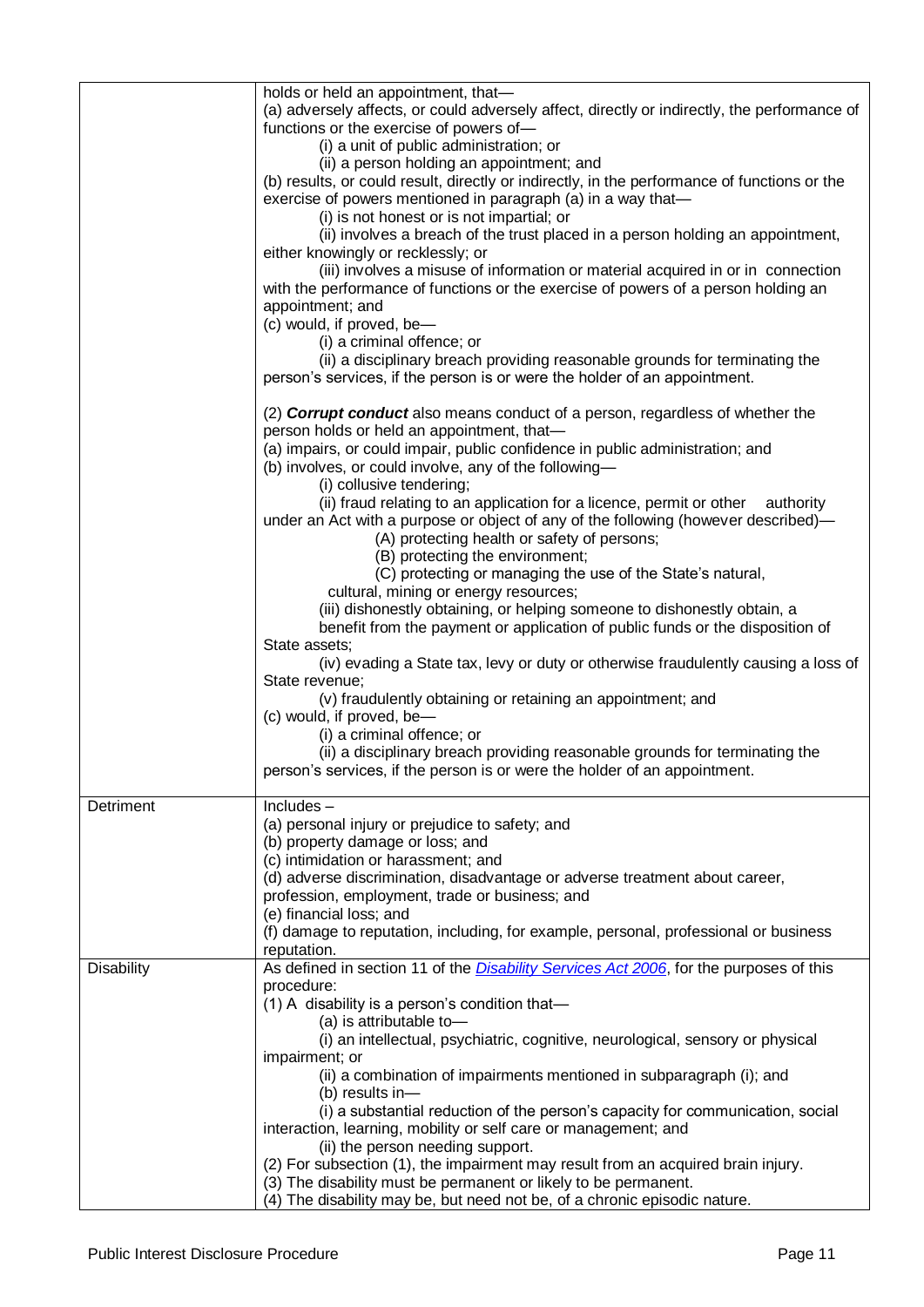| <b>Discloser</b>       | A person who makes a disclosure in accordance with the <b>Public Interest Disclosure Act</b><br>2010.                                                                                                                                                                                                                                                                                                                                                        |
|------------------------|--------------------------------------------------------------------------------------------------------------------------------------------------------------------------------------------------------------------------------------------------------------------------------------------------------------------------------------------------------------------------------------------------------------------------------------------------------------|
| Employee               | Of an entity, includes a person engaged by the entity under a contract of service.                                                                                                                                                                                                                                                                                                                                                                           |
| Investigation          | For the purposes of this procedure, investigation includes any enquiry undertaken to<br>establish whether the information provided in a PID can be substantiated, including a<br>review or audit.                                                                                                                                                                                                                                                            |
| Journalist             | A person engaged in the occupation of writing or editing material intended for<br>publication in the print or electronic news media.                                                                                                                                                                                                                                                                                                                         |
| Maladministration      | As defined in schedule 4 of the <i>Public Interest Disclosure Act 2010</i> , maladministration<br>is administrative action that-<br>(a) was taken contrary to law; or<br>(b) was unreasonable, unjust, oppressive, or improperly discriminatory;<br>or<br>(c) was in accordance with a rule of law or a provision of an Act or a                                                                                                                             |
|                        | practice that is or may be unreasonable, unjust, oppressive, or improperly<br>discriminatory in the particular circumstances; or<br>(d) was taken-<br>(i) for an improper purpose; or<br>(ii) on irrelevant grounds; or<br>(iii) having regard to irrelevant considerations; or<br>(e) was an action for which reasons should have been given, but<br>were not given; or<br>(f) was based wholly or partly on a mistake of law or fact; or<br>(g) was wrong. |
| Natural justice        | Natural justice, also referred to as 'procedural fairness' applies to any decision that can<br>affect the rights, interests or expectations of individuals in a direct or immediate way.<br>Natural justice is at law a safeguard applying to an individual whose rights or interests<br>are being affected.                                                                                                                                                 |
|                        | The rules of natural justice, which have been developed to ensure that decision-<br>making is fair and reasonable, are:                                                                                                                                                                                                                                                                                                                                      |
|                        | avoid bias; and                                                                                                                                                                                                                                                                                                                                                                                                                                              |
|                        | give a fair hearing.                                                                                                                                                                                                                                                                                                                                                                                                                                         |
| Organisational support | act only on the basis of logically probative evidence.<br>For the purposes of this procedure, organisational support means actions such as, but<br>not limited to:                                                                                                                                                                                                                                                                                           |
|                        | providing moral and emotional support                                                                                                                                                                                                                                                                                                                                                                                                                        |
|                        | advising disclosers about agency resources available to handle any concerns<br>٠<br>they have as a result of making their disclosure                                                                                                                                                                                                                                                                                                                         |
|                        | appointing a mentor, confidante or other support officer to assist the discloser<br>٠<br>through the process                                                                                                                                                                                                                                                                                                                                                 |
|                        | referring the discloser to the agency's Employee Assistance Program or<br>٠<br>arranging for other professional counselling                                                                                                                                                                                                                                                                                                                                  |
|                        | generating support for the discloser in their work unit where appropriate<br>٠                                                                                                                                                                                                                                                                                                                                                                               |
|                        | ensuring that any suspicions of victimisation or harassment are dealt with<br>٠                                                                                                                                                                                                                                                                                                                                                                              |
|                        | maintaining contact with the discloser<br>٠                                                                                                                                                                                                                                                                                                                                                                                                                  |
|                        | negotiating with the discloser and their support officer a formal end to their<br>٠<br>involvement with the support program when it is agreed that they no longer<br>need assistance.                                                                                                                                                                                                                                                                        |
| Proper authority       | A person or organisation that is authorised under the <b>Public Interest Disclosure Act</b><br>2010 to receive disclosures.                                                                                                                                                                                                                                                                                                                                  |
| Public officer         | A public officer, of a public sector entity, is an employee, member or officer of the<br>entity.                                                                                                                                                                                                                                                                                                                                                             |
| Reasonable belief      | A view which is objectively fair or sensible.                                                                                                                                                                                                                                                                                                                                                                                                                |
| Reasonable             | Action taken by a manager in relation to an employee, includes any of the following                                                                                                                                                                                                                                                                                                                                                                          |
| management action      | taken by the manager-<br>(a) a reasonable appraisal of the employee's work performance;                                                                                                                                                                                                                                                                                                                                                                      |
|                        | (b) a reasonable requirement that the employee undertake counselling;                                                                                                                                                                                                                                                                                                                                                                                        |
|                        | (c) a reasonable suspension of the employee from the employment workplace;                                                                                                                                                                                                                                                                                                                                                                                   |
|                        | (d) a reasonable disciplinary action;                                                                                                                                                                                                                                                                                                                                                                                                                        |